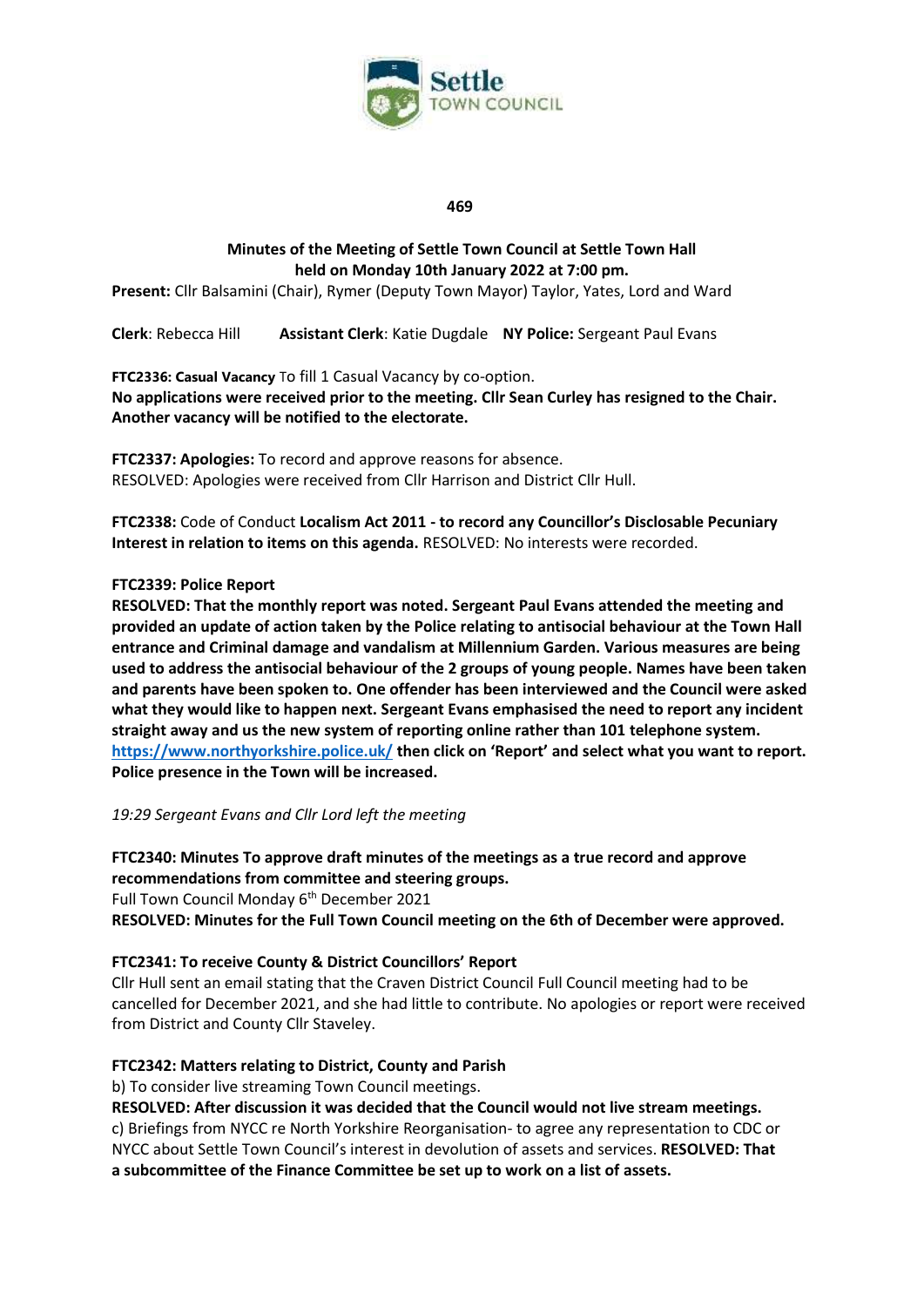

#### **470**

# **Minutes of the Meeting of Settle Town Council at Settle Town Hall held on Monday 10th January 2022 at 7:00 pm.**

## *Cllr Lord returned to the meeting at 19:35 pm*

a) Youth Council. **Cllr. Lord agreed to bring a report to the next Full Council meeting on the 7th of February 2022**

*19:39 Cllr. Balsamini left the meeting and Cllr Rymer chaired the meeting.*

d) Settle Aid in Sickness beneficiaries. *19:45 Cllr. Balsamini returned to the meeting* The Clerk provided an update on the findings. After discussion it was **AGREED** that Cllrs. Balsamini, Taylor and Lord would be co-opted as trustees on to Settle Aid in Sickness and assist the remaining trustee with winding up the charity. **RESOLVED**: **That the Clerk would contact the trustee and update them.** 

*Cllr. Balsamini took over as Chair for the meeting.*

#### **FTC2343: Planning**

**a) Applications** (applications advertised by the planning authority received prior to the meeting will be considered)

No applications were received prior to the meeting.

#### **b) Decisions**

**2021/23442/FUL** Replacement of existing building at Settle Coal, Gasworks Yard, Station Road, Settle. BD24 9AB. **Granted**

**2021/23347/FUL** Proposed pump track with external lighting. Millennium Garden, Settle. **Granted** The Clerk provided an update on the pump track site meeting with the contractor and project manager.

**c) Consultations Craven District Planning Policy There are four separate Supplementary Planning Document (SPD) consultations running now.**

**[1. Flood Risk & Water Management SPD -](https://www.cravendc.gov.uk/planning/spatial-planning/consultations/#FRWMSPD) First Draft (Regulation 12 Consultation)**

**[2. Green Infrastructure & Biodiversity SPD -](https://www.cravendc.gov.uk/planning/spatial-planning/consultations/#GIBSPD) First Draft (Regulation 12 Consultation)**

**[3. Good Design SPD](https://www.cravendc.gov.uk/planning/spatial-planning/consultations/#GDSPD) - Second Draft (Regulation 13 Consultation)**

**[4. Rural Workers' Dwellings SPD](https://www.cravendc.gov.uk/planning/spatial-planning/consultations/#RWDSPD) - Second Draft (Regulation 13 Consultation)**

#### **Closing date 1st February 2022**

It was **AGREED** that the Climate Change & Biodiversity Group would meet and look at the "Flood Risk & Water Management SPD" & "Green Infrastructure & Biodiversity SPD" in more detail.

#### **FTC2344: Finance**

a) To check the Market books and to receive the Market Report for December 2021.

**RESOLVED: The Market books were checked by Cllr Rymer and the Market report was noted.**

b) To approve accounts for payment and to note receipts for December and January to date. **RESOLVED: That the payments and receipts were approved following inspection of December**

# **accounts by Cllr Rymer.**

December Receipts: £4298.25 Payments: £ 22563.27 (less transfers)

Up to 10th January receipts: £11.33 Payments: £2692.01

Bank Balances 31st December 2021: Community Account £ 4806.95BMM Account £50003.05 c) To receive the Annual Governance and Accountability Report from external auditors PKF Littlejohn. **It was AGREED that the amended figures be submitted on to next year's report.**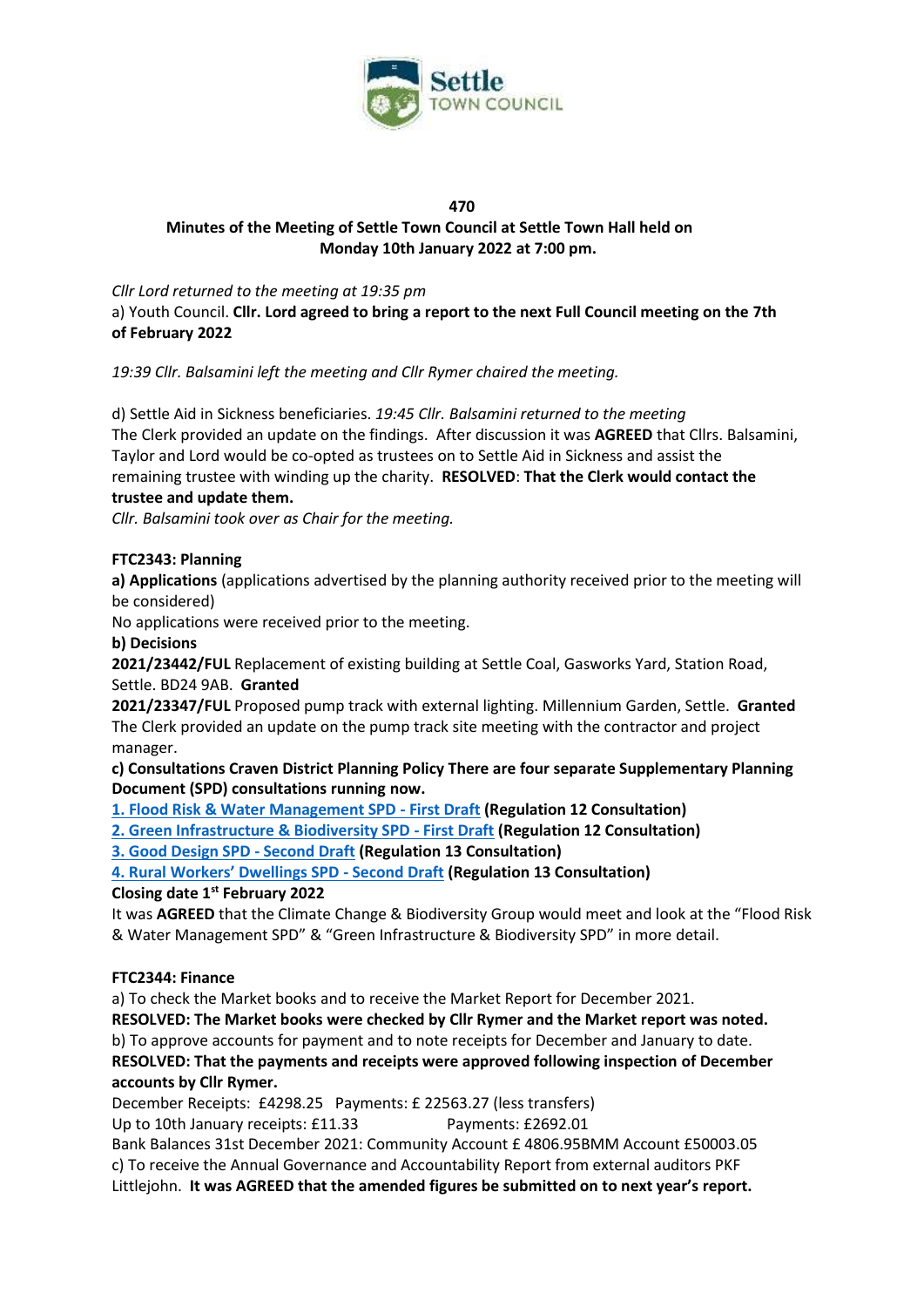

#### **471**

## **Minutes of the Meeting of Settle Town Council at Settle Town Hall held on Monday 10th January 2022 at 7:00 pm.**

d) To seek approval to claim on the Council's insurance for the damaged shed at Millennium Garden. Insurance excess is £125 original purchase price £380.

**RESOLVED: That no claim would be made and that compensation from the offender be applied for via NYCC Police.**

e) To approve research into second-hand shipping containers for future storage requirements. **RESOLVED: That this be approved and consider an alternative location to the Millennium Garden.** f) To receive the first draft of the budget for 2022-23

**RESOLVED: That the precept of £114298 be requested from Craven District Council.**  g) To approve the purchase of a Beacon for the Queens Platinum Jubilee. **RESOLVED: That the Clerk would contact Victoria Hall, who are applying for funding of £10,000 to see if this can be part of the funding bid.**

**FTC2345: To receive and respond to correspondence** (correspondence received after the advertised agenda will be considered).

a) White Rose Update – To approve the use of the Model letters to send to support the power to meet remotely being reinstated.

**RESOLVED: That these be approved and sent to Julian Smith and Kemi Badenoch Minister for Levelling Up Communities.**

*20:51 Cllr. Lord left the meeting.*

b) Craven District Council – change to solicitor role. **The information was noted.**

c) Law & Governance Bulletin 3/12/21 Importance of business continuity planning.  **The information was noted as this agenda item was dealt with at the Administration & Staffing meeting prior to the Full Town Council meeting.** 

*20:53 Cllr. Lord returned to the meeting.* 

d) To receive a consultation and NALC briefing regarding burial authorities and groundwater and size of plots. **RESOLVED: That this agenda item be deferred to the Market & Services Committee** e) Vibrant Settle seek permission to install the Flowerpot Man on Castlebergh Crag during the 2022 Flowerpot Festival. (mid-July to mid-September).

**RESOLVED: The Council have still not heard back from the BMC, and no one is allowed on the Crag until clearance is given about the safety of the crag. This item to be deferred until clear notification is received. The Clerk to chase up the BMC checks.**

**FTC2346: To approve the amended draft schedule of Council, Committee and working group membership, dates, and chair/vice chair appointments.** Cllr. Taylor was appointed the Vice Chair of the Market & Services Committee

**FTC2347: Reports from Councillor's attending outside meetings or Events.**

**Cllr Taylor attended the Craven Land Trust meeting and gave an update highlighting the lack of support from Craven District Council.**

Cllr Balsamini couldn't attend the Chamber of Trade meeting.

**FTC2348: Future agenda items and Dates of next meetings.** 

**RESOLVED: That the calendar of Meetings was approved. See appendix A for Calendar of meetings for 2022-23 Continued/**